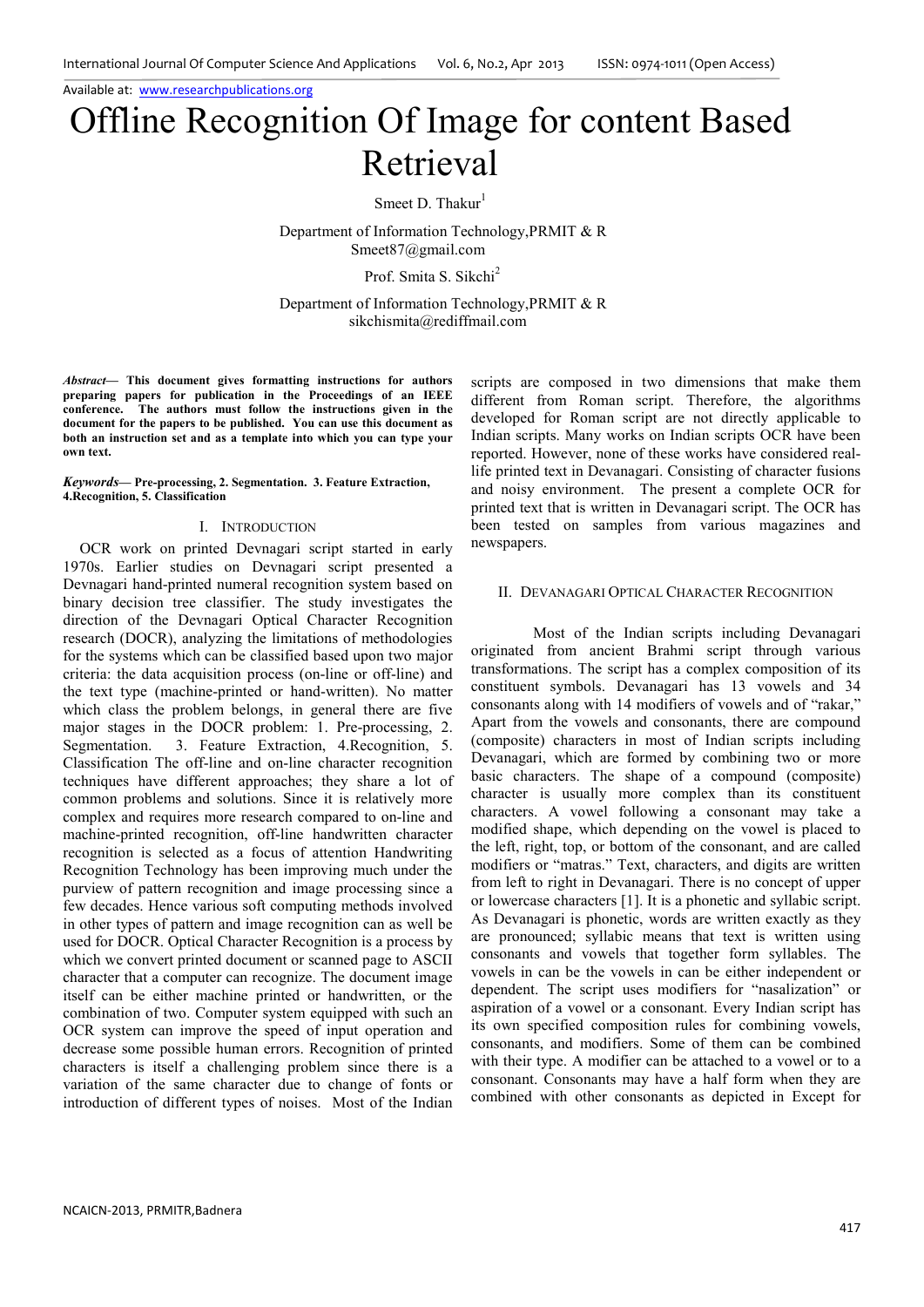some characters, the half forms of consonants are the left part of original consonants with the right part removed. Some special combinations are also where a new character or the half forms of consonants may appear in the lower half of the new composite forms. Another distinctive feature of Devanagari is the presence of a horizontal line on the top of all characters. This line is known as header line or "shirorekha". The words can typically be divided into three strips: top, core, and bottom. The header line separates the top and core strips and a virtual base line separates the core and lower strips. The top strip generally contains the top modifiers, and bottom strip contains lower modifiers. When two or more characters appear side by side to form a word in Devanagari, the header lines touch and generate a bigger header line. To get an idea about the occurrence frequency of different Devanagari characters, the occurrence statistics of 20 frequent characters in Devanagari script, based on a study of three million words. They also noted from a statistical analysis that about 99% of Devanagari words have header lines. As far as the development of an OCR system is concerned, the most important step can be the extraction of precise features from the characters, symbols, and words. There are several ways for feature extraction, but the most important is to extract the features, which can distinct different patterns. Al-most all the features can be of two types, namely statistical and structural [6]. The statistical features are derived from statistical distributions of points, such as moments, zoning, histograms, or projection features. Structural features are mainly based on geometrical properties of a symbol (character), like loops, directions of strokes, intersections of strokes, and end points. Since statistical and structural features complement each other, many researchers have tried to integrate them to highlight different properties of a pattern. The recognition or classification process of characters, symbols, or words is normally carried out using template or feature-based approaches. In the template-based approach, an unknown test pattern is compared directly with the ideal pattern and the degree of correlation between the two is used for classification or taking a decision. Feature-based approaches extract features from the test patterns and use them in classification models like artificial neural networks hidden Markov models support vector machines modified quadratic discriminate function etc. Some contemporary techniques like rough sets, fuzzy rules, evolutionary algorithms, pdist are also used for the recognition purpose of Devanagari characters. The automatic processing of a document image containing handwritten or machine-printed information can be divided into three stages region extraction and categorization using document layout analysis; text line, word, and character segmentation; and individual character recognition[1].



**Fig. 1 (a) Vowels and modifiers of Devanagari script. (b) Consonants and their corresponding half forms in Devanagari (c) Some combinations of consonants with themselves.** 



**Fig. 2 (a) Occurrence statistics of 20 frequent characters In Devnagari. (b) Three strips of a word in Devanagari script** 

## III. OBJECTIVE & SCOPE

Research and development in Indian language processing is a necessity for a highly multilingual, multiplescript country like India. Ministry of Information Technology of Government of India started a program on Technology Development for Indian Languages where language aspects are studied and developed. Another Government undertaking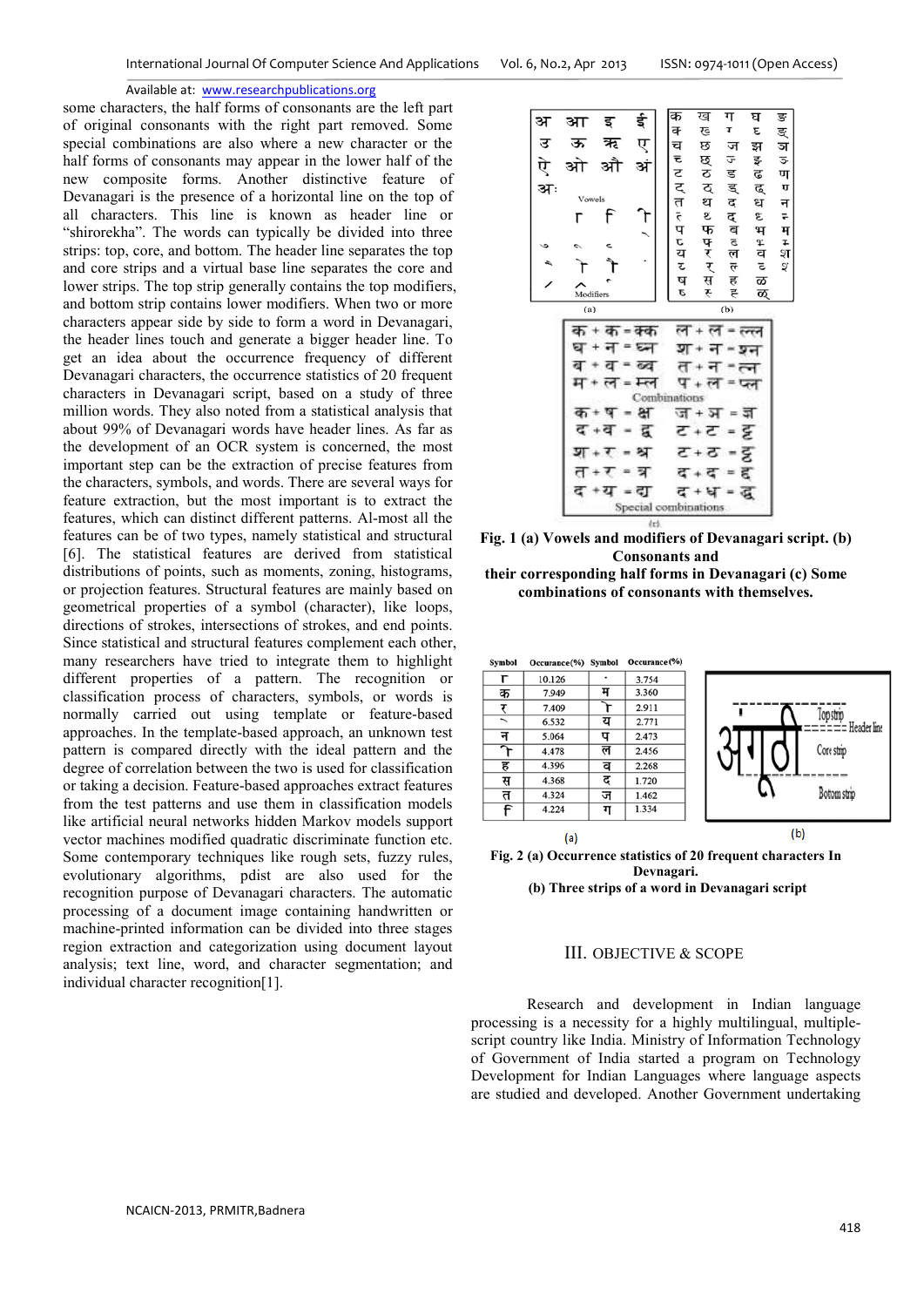CDAC (Centre for Development of Advance Computing) is actively involved in development of Indian languages fonts, translators). Various hardware and software based language processors and language translators are developed by CDAC in collaboration with IIT Kanpur and indigenously (GIST, LIPI, ISM for word processing and Chitrankan software for offline character recognition ISCII (Indian Scripts Standard Code for Information Interchange), the Indian standards for various languages was developed in 1988 by Indian Government Also various Vedic script symbols are incorporated in Unicode consortium. Researchers have investigated OCR for a number of Indian scripts: Devnagari, Tamil, Telugu, Bengali, and Kannada, Gurumukhi. However, most of this research has been confined to the identification of isolated characters rather than the script. Some systems used a statistical method; others were syntactic and/or heuristicbased. Unlike roman script, the Indic scripts are a composition of the constituent symbols in two dimensions. In conventional Research, first a word is segmented into its composite characters. Each composite character is then decomposed into the constituent symbols or the strokes (diacritic marks like matra) that are finally recognized. Holistic approaches circumvent the issues of segmentation ambiguity and character shape variability that are primary concerns for analytical approaches, and they may succeed on poorly written words where analytical methods fail to identify character content. A lot of research is still needed for word, sentence and document recognition, its semantics and lexicon. There is still a dearth of need to do the research in the area Devnagari character recognition.

## IV. LITERATURE REVIEW

India is a multi-lingual and multi-script country comprising of eighteen official languages. One of the defining aspects of Indian script is the repertoire of sounds it has to support. Because there is typically a letter for each of the phonemes in Indian languages, the alphabet set tends to be quite large. Most of the Indian languages originated from Bramhi script. These scripts are used for two distinct major linguistic groups, Indo-European languages in the north, and Dravidian languages in the south. Devnagari is the most popular script in India. It has vowels and consonants[9]. They are called basic characters. Vowels can be written as independent letters, or by using a variety of diacritical marks which are written above, below, before or after the consonant they belong to. When vowels are written in this way they are known as modifiers and the characters so formed are called conjuncts. Sometimes two or more consonants can combine and take new shapes. These new shape clusters are known as compound characters. These types of basic characters, compound characters and modifiers are present not only in Devnagari but also in other scripts. Hindi, the national language of India, is written in the Devnagari script. Devnagari is also used for writing Marathi, Sanskrit and Nepali. Moreover, Hindi is the third most popular language in

the world Various approaches used for the design of DOCR systems are discussed below:

i) Matrix Matching: Matrix Matching converts each character into a pattern within a matrix, and then compares the pattern with an index of known characters. Its recognition is strongest on monotype and uniform single column pages.

ii) Structural Analysis: Structural Analysis identifies characters by examining their sub features- shape of the image, sub-vertical and horizontal histograms. Its character repair capability is great for low quality text and newsprints.

iii) Neural Networks: This strategy simulates the way the human neural system works. It samples the pixels in each image and matches them to a known index of character pixel patterns. The ability to recognize characters through abstraction is great for faxed documents and damaged text. Neural networks are ideal for specific types of problems, such as processing stock market data or finding trends in graphical patterns. Neural networks is two complimentary technologies neural networks can learn from data and feedback [4]. It is difficult to develop an insight about the meaning associated with each neuron and each weight. Viewed as "black box" approach (know what the box does but not how it is done conceptually!)

# V. PROPOSED SYSTEM

- 1. Pre-processing
- 2. Segmentation
- 3. Feature Extraction
- 4. Recognition
- 5. Classification

## **1. Pre-processing**

In preprocessing, select database from created database. Croping of database of consonants and modifiers. Then it detects the maximum area and calculate centroid red mark star.

 Data in a paper document are usually captured by optical scanning and stored in a file of lecture elements, called pixels. These pixels may have values: OFF (0) or ON (1) for binary images, 0– 255 for gray-scale images, and 3 channels of 0–255 colour values for color images. This collected raw data must be further analyzed to get useful information. Such processing includes the following:

 i) Thresholding: A grayscale or color image is reduced to a binary image.

 ii) Noise reduction: The noise, introduced by the optical scanning device or the writing instrument, causes disconnected line segments, bumps and gaps in lines, filled loops etc. The distortion including local variations, rounding of corners, dilation and erosion, is also a problem. Prior to the character recognition, it is necessary to eliminate these imperfections

 iii) Skew Detection and Correction: Handwritten document may originally be skewed or skewness may introduce in document scanning process. This effect is unintentional in many real cases, and it should be eliminated because it dramatically reduces the accuracy of the subsequent processes,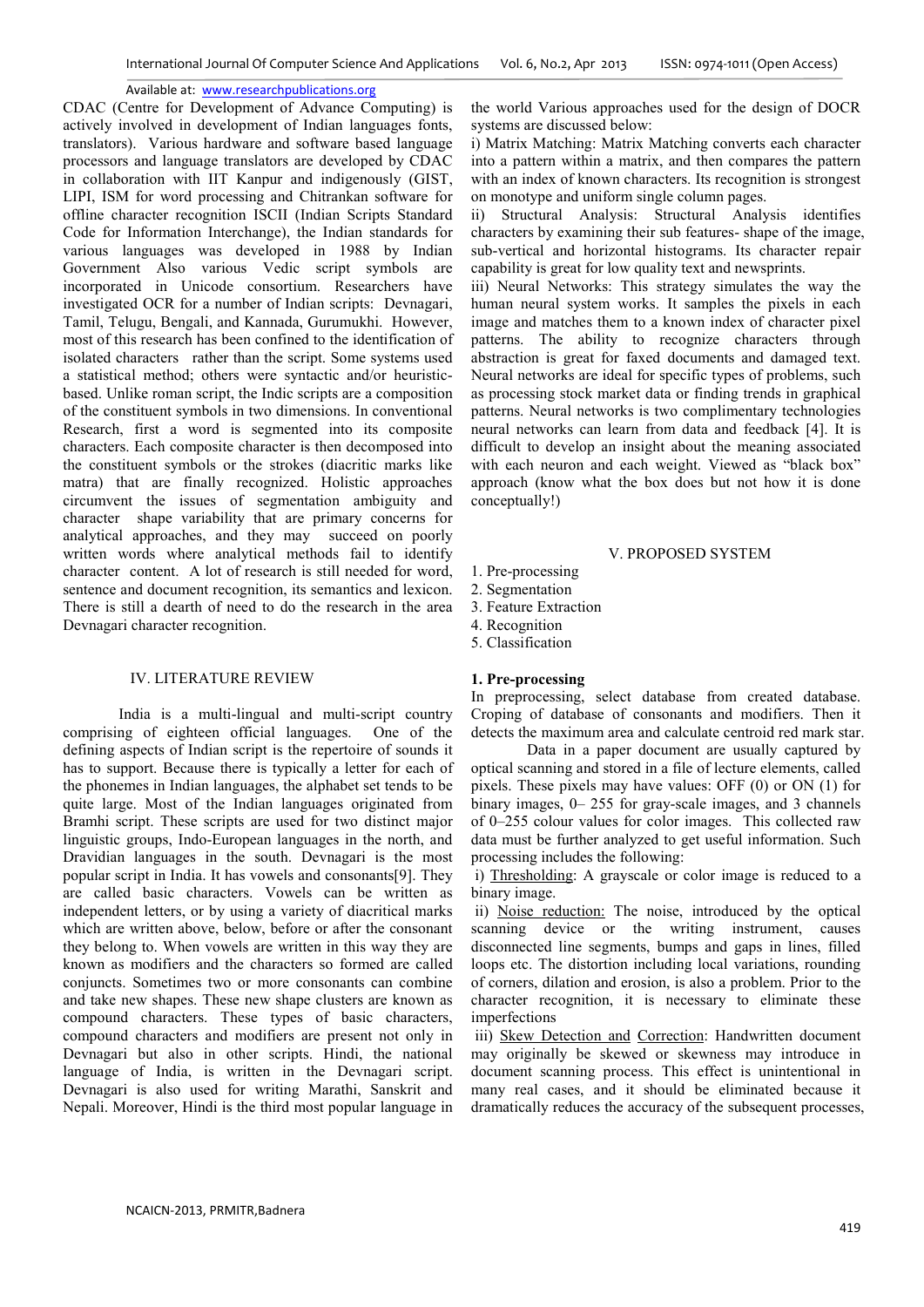such as segmentation and classification. Skewed lines are made horizontal by calculating skew angle and making proper correction in the raw image

iv) Size Normalization: Each segmented character is normalized to fit within suitable matrix like 32x32 or 64x64 so that all characters have same data size.

v) Thinning: The boundary detection of image is done to enable easier subsequent detection of pertinent features and objects of interest.



## **Fig. 3 Preprocessed Images (a) Original (b) segmented (c) Shirorekha removed (d) Thinned (e) image edging 2. Segmentation**

 It collects data from different source. Segmentation is one of the most important phases of DOCR system. By applying good segmentation techniques we can increase the performance of DOCR. Segmentation subdivides an image into its constituent regions or objects. Basically in segmentation, we try to extract basic constituent of the script, which are certainly characters. This is needed because our classifier recognizes these characters only. Segmentation phase is also crucial in contributing to this error due to touching characters, which the classifier cannot properly tackle. Even in good quality documents, some adjacent characters touch each other due to inappropriate scanning resolution. Numbers of constituent characters touching each other in Devnagari scripts are shown in table 1. To tackle the touching characters in Devnagari documents, at first, we attempt to identify the touching characters. Next, they are segmented into constituent ones using a fuzzy decision making approach. In Devnagari script, a text word may be partitioned into three zones. The upper zone denotes the portion above the headline, the middle zone covers the portion of basic and compound characters below the headline, and the lower zone may contain where some vowel and consonant modifiers can reside. For a long number of characters (basic as well as compound) there exists a horizontal line at the upper part called "shirorekha" or headline in Hindi. The imaginary line separating the middle and lower zone may be called the base line. Line, Word and Character Segmentation: Once the text blocks are detected, the OCR system

automatically finds individual text lines, segments the words, and then separates the characters accurately. Segmentation of Line: Text lines are detected by horizontal scanning. For segmentation of line, we scan scanned document page horizontally from the top and find the last row containing all white pixels, before a black pixel is found. Then we find the first row containing entire white pixel just after the end of black pixels. We repeated this process on entire page to find out all lines. Segmentation of Words: After finding a particular line we separate individual words. This is done by vertical scanning. Segmentation of Individual Characters: Once we get the words we segment it to individual characters. Before segmenting words to individual characters, we locate the head line. This is done by finding the rows having maximum number of black pixels in a word. After locating head line we remove it i.e. converts it in white pixels. After removing head line our word is divided into three horizontal parts known as upper zone, middle zone and lower zone. Individual characters are separated from each zone by applying vertical scanning in Devnagari script; a text word may be partitioned into three zones. The upper zone denotes the portion above the headline, the middle zone covers the portion of basic and compound characters below the headline, and the lower zone may contain where some vowel and consonant modifiers can reside. For a long number of characters (basic as well as compound) there exists a horizontal line at the upper part called "shirorekha" or headline in Hindi. The imaginary line separating the middle and lower zone may be called the base line.

## **3. Feature Extraction**

 Feature extraction and selection can be defined as extracting the most representative information from the raw data, which minimizes the within class pattern variability while enhancing the between class pattern variability. For this purpose, a set of features are extracted for each class that helps distinguish it from other classes, while remaining invariant to characteristic differences within the class. Feature is a point of human interest in an image, a place where something happens. It could be an intersection between two lines, or it could be a corner open end or it could be just a dot surrounded by space. These relationships are used for character identification. Intersection features are unique for different characters; hence the feature points are exploited for the task of character recognition. Each handwritten character can be adequately represented within 16 segments (each of size 25 X 25 pixels) and hence 32 features for each character can be used as input to neural network. We are using a discrete structural approach and breaking the character boundary into 16 segments. For each segment number of intersection points, number of open ends is being calculated. It divides images in 8 to 16 parts.



**Fig. 4 Intersection points of character**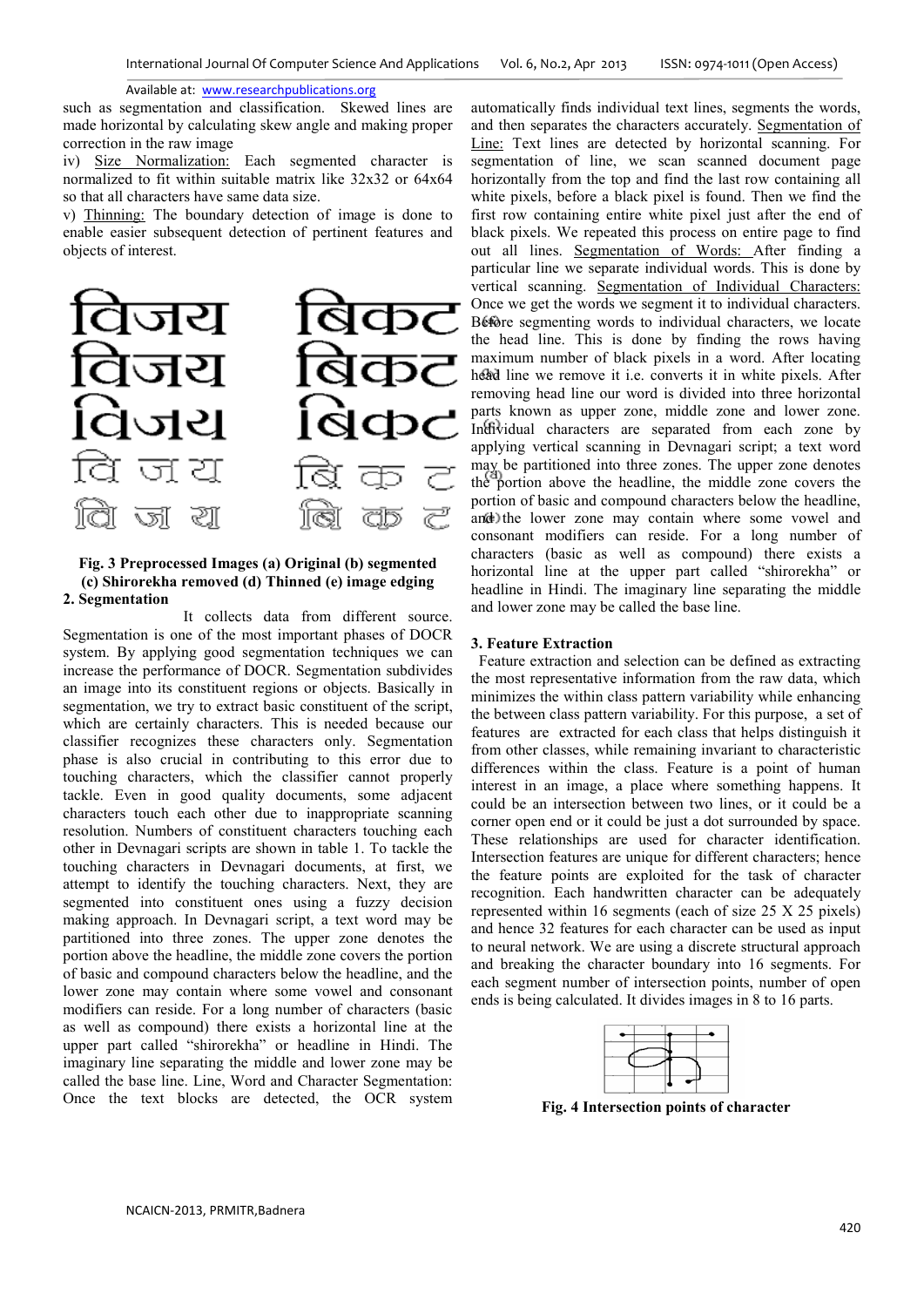Fig. Intersection point of character

 GLCM (grey level occurrence matrix), Affine, Colored domino, histogram are the feature of images in feature extraction.

Affine Moment Invariant (AMIs): The AMIs were derived by means of the theory of algebraic invariants. The AMIs is invariant under general affine transformation

$$
u = a_0 + a_1 x + a_2 y
$$
 1  

$$
v = b_0 + b_1 x + b_2 y
$$
 2

## **3.1 Reduction**



# **Fig. 5 Reduction of Element**

Thinning is the process to extract and apply additional constraints on the pixel elements that need to be preserved such that a linear structure of the input image will be recaptured without destroying its connectivity. In the context of image

# **3.2 Box Method**

The feature of a given character is extracted in following steps

- 1) A given number is divided in equal blocks having  $(5x5) = 25$  pixels in each block
- 2) A weight value is assigned to each block. It is equal to number of pixels in the block. One example is given



- 3) The weight function is normalized, with respect to 100.
- 4) The values of the weight functions along with its (i,j) th

# **4. Recognition**

Gives as an input image to recognize. The process of conversion of scanned image into a text document primarily consists of the following steps:

Preprocessing: The preprocessing steps remove any distortions or discontinuity in the input character and convert the characters into a form recognizable by the detection procedure. It consists of following steps:

1. Size Determination: This step determines the approximate dimension of the character by forming a tight fit rectangular boundary around the character.

2. Distortion Removal: We use thickening, thinning and pruning for removing distortions. The image is thickened first and then thinned to convergence. This gives us a smooth onepixel wide image of the character, which is pruned to remove the small projections resulting from the thinning algorithm. Small characters should be distortion free.

3. Normalization: After thinning character is scaled to 100 X 100 pixels using affine transformation.

## **5. Classification**

Before applying Neural network, a prelimimary classification is performed for better results. The presence and position of spine divides character set of devanagri into different classes, so the entire character map for Devanagari characters (excluding matras) can be grouped according to the following criteria

## **1. Shirorekha Continuity:**

Some characters contain a shirorekha throughout, while the others contain a partial

shirorekha or no shirorekha. Thus three groups can be obtained by this method.

## **2. Spine Location:**

Another important aspect of the character is its "spine". Characters can be divided into three groups

i) End Spine (The spine is the rightmost part of the character) ii) Mid Spine (The spine exists in between, i.e. there are some parts of the character on either side of the spine)

iii) No Spine (There are no spines in these characters). By taking an intersection of the above two properties, the entire character map can be divided into small groups. This eases the task of recognition.

 As a classifier ANFIS (Advance Neuro Fuzzy Logic System) for neural network and fuzzy logic. Neural networks and fuzzy logic are two complimentary technologies.

Pdist Technique for all i.e. for segmentation, feature extraction, recognition, and classification.

Pair wise distance between pairs of objects

# **Syntax**

D=pdist $(x)$ D = pdist(X,*distance*)

# **Description**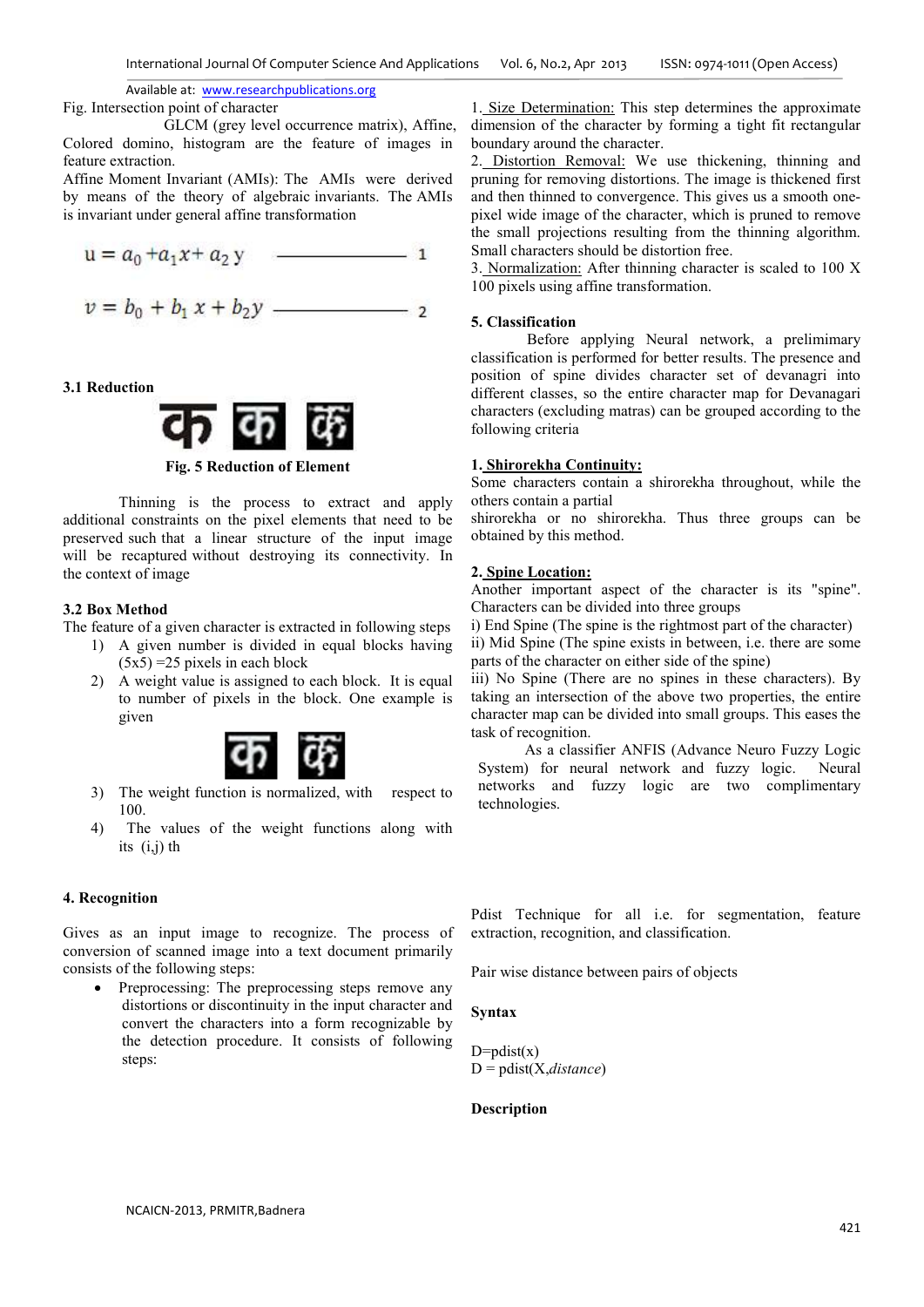$D = \text{pdist}(X)$  computes the Euclidean distance between pairs of objects in *m*-by-*n* data matrix X. Rows of X correspond to observations, and columns correspond to variables. D is a row vector of length *m*(*m*–1)/2, corresponding to pairs of observations in X. The distances are arranged in the order (2,1), (3,1), ..., (*m*,1), (3,2), ..., (*m*,2), ..., (*m*,*m*–1)). D is commonly used as a dissimilarity matrix in clustering or multidimensional scaling.

To save space and computation time, D is formatted as a vector. However, you can convert this vector into a square matrix using the square form function so that element *i*, *j* in the matrix, where  $i \leq j$ , corresponds to the distance between objects *i* and *j* in the original data set.

 $D =$  pdist  $(X, distance)$  computes the distance between objects in the data matrix, X, using the method specified by *distance*, which can be any of the following character strings.

## **VI. SYSTEM DESIGN**

## **VI.1 Flow Chart**





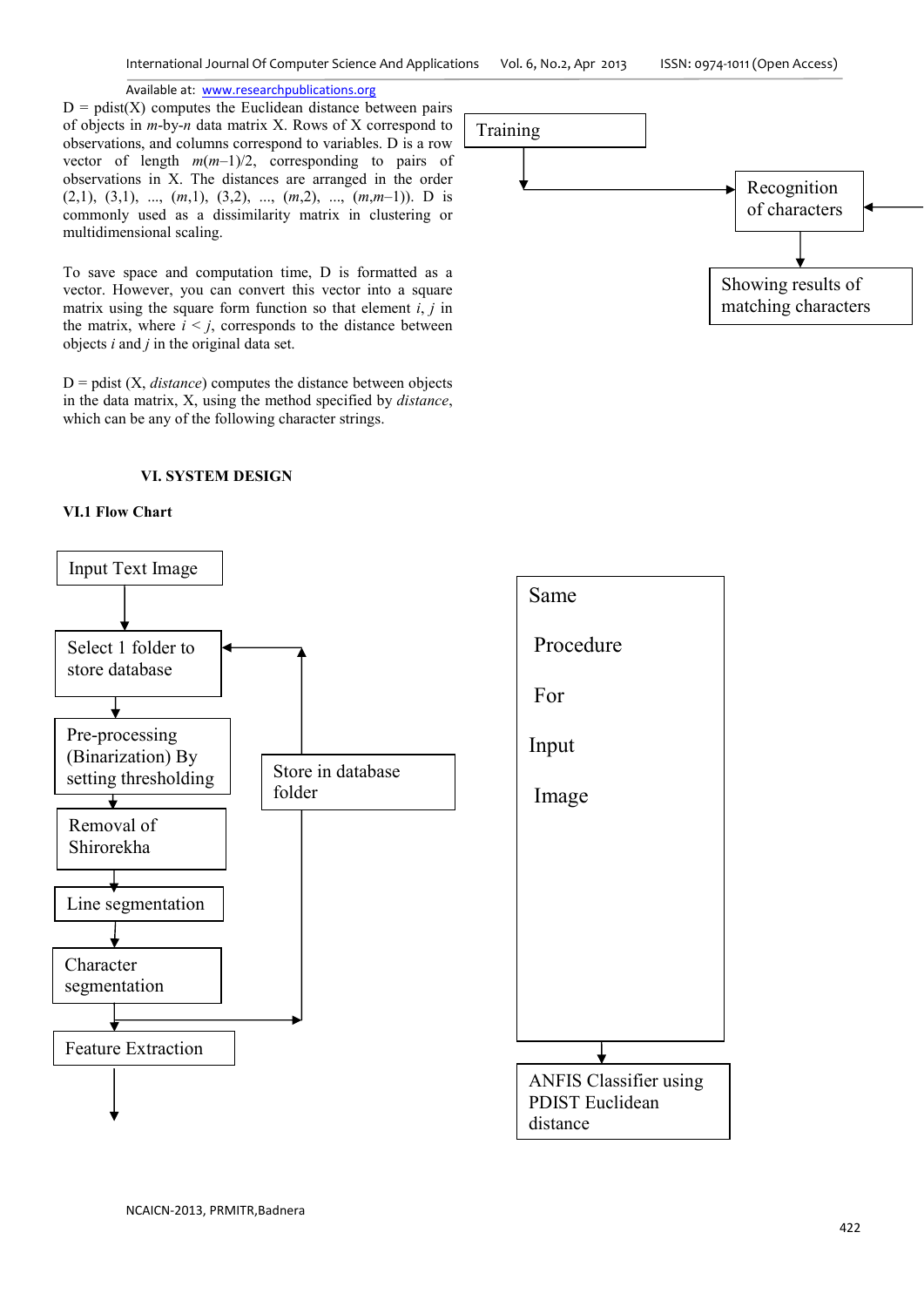

#### **Fig. 6 Block Diagram of OCR**



**Fig. 7 Stages in OCR Design** 

# **VI.3 System Requirement**

| Tool     | : MATLAB                       |
|----------|--------------------------------|
|          | Languages : $C++$ , Java, $C#$ |
| O/S      | : Windows XP (Professional)    |
| Database | : My SQL/ Oracle 9i            |

## **VII.** CONCLUSION

The With the advent of computer and information technology, there has been a dramatic increase of research in the field of Devanagari OCR since 1990. Different strategies using combination of multiple features, multiple classifiers, and multiple templates have been considered extensively in the state of the art. Only a few works have been reported in the areas of un-constraint Devanagari handwriting recognition. Lexicon-based approaches shall be used for recognizing legal amounts on bank cheques and city names on postal documents. In countries like India, where many languages and scripts exist, the identification of script has to be done prior to the recognition in applications like postal address reader, where address can be written in any Indian script. In India huge volumes of historical documents and books (handwritten or printed in Devanagari script) remain to be digitized for better access, sharing, indexing, etc. This will definitely be helpful for other research communities in India in the areas of social sciences, economics, and linguistics. The errors in recognizing printed Devanagari characters are mainly due to incorrect character segmentation of touching or broken characters. Because of upper and lower modifiers of Devanagari text, many portions of two consecutive lines may also overlap and proper segmentation of such overlapped portions are needed to get higher accuracy.

#### **REFERENCES**

[1] R. Jayadevan, Satish R. Kolhe, Pradeep M. Patil, and Umapada Pal "*Offline Recognition of Devanagari Script: A Survey*" *IEEE TRANSACTIONS ON SYSTEMS, MAN, AND CYBERNETICS—PART C: APPLICATIONS AND REVIEWS,* VOL. 41, NO. 6, NOVEMBER 2011

[2] Vikas J Dongre Vijay H Mankar "*A Review of Research on Devnagari Character* 

*Recognition*" International Journal of Computer Applications (0975 – 8887) Volume 12– No.2, November 2010

[3] Raghuraj Singh, C. S. Yadav, Prabhat Verma, Vibhash Yadav "*Optical Character Recognition (OCR) for Printed*